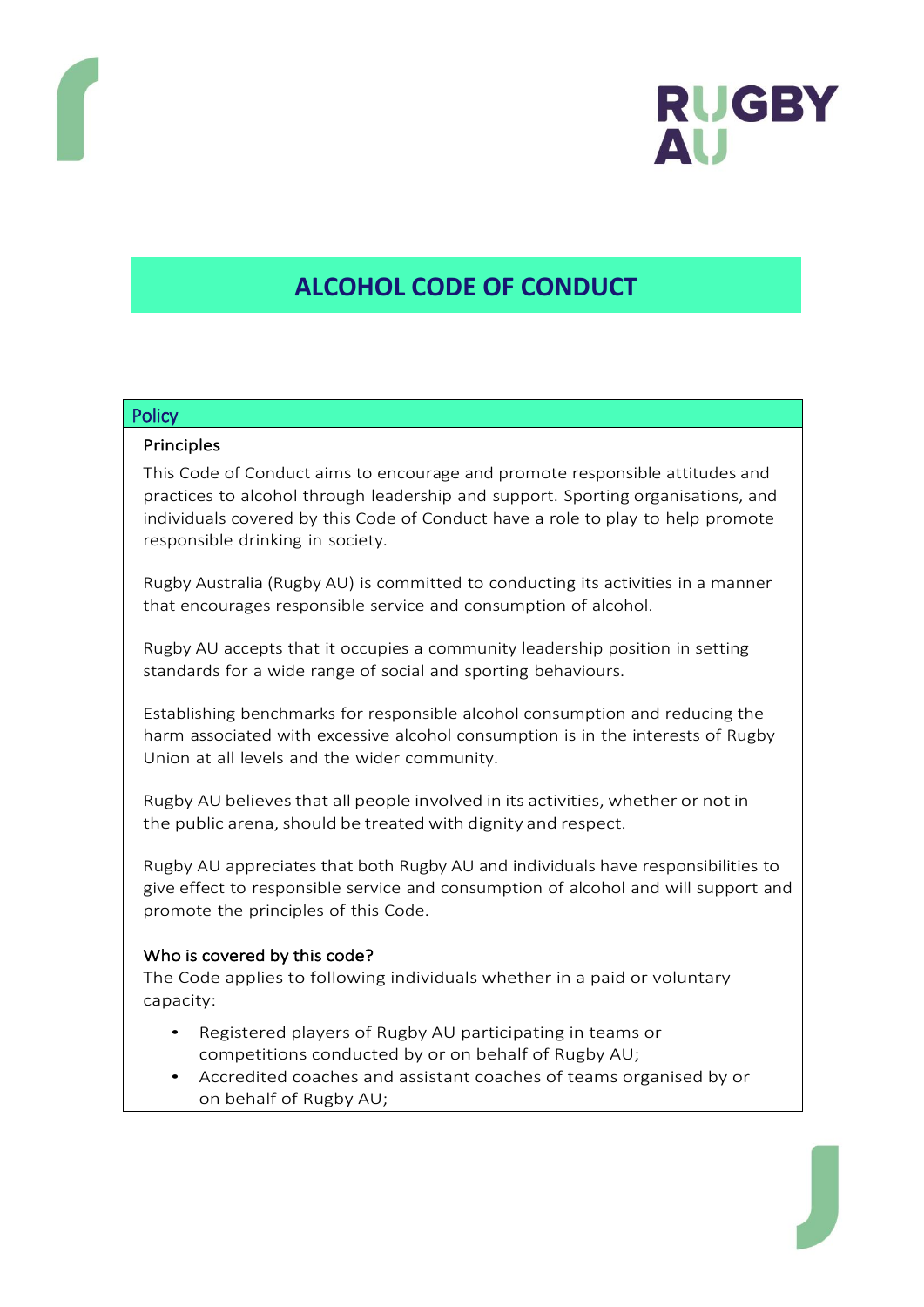

- Support personnel with whom Rugby AU has a formal relationship;
- Registered match officials and other officials of Rugby AU;
- Office bearers, administrators and spectators.

Further, Rugby AU will encourage others who have an association with Rugby AU, such as members and affiliates, to support the principles of the code of conduct.

## Organisation Responsibilities

Rugby AU and its Member Unions will play its part by:

- Not allowing individuals to participate in any sporting activities expressly sanctioned by Rugby AU if they are consuming alcohol or under the influence of alcohol;
- Not encouraging the promotion of service of alcohol in and around competition areas at underage events expressly sanctioned by Rugby AU;
- Using its best endeavours to ensure that food and low alcohol and non-alcoholic drinks are available at any activity held or expressly sanctioned by Rugby AU where alcohol will be served;
- Encouraging responsible alcohol practices as well as being mutually supportive of individuals covered by this code of conduct, including providing support for individuals seeking assistance on alcohol related matters;
- Ensuring that, where alcohol products are used as prizes/rewards, they are used in a responsible and appropriate manner, and;
- Ensuring participants under 18 are not permitted behind the bar;
- Complying with all relevant liquor licensing laws regarding the responsible service of alcohol and displaying liquor licenses at the bar.

## Individual Responsibilities

Rugby AU expects that individuals covered by this Code and undertaking activities associated with Rugby Union shall at all times where there is alcohol usage:

- Behave in a dignified and professional manner that promotes and upholds standards of integrity, dignity and professionalism;
- Act as role models for their club/team and Rugby Union;